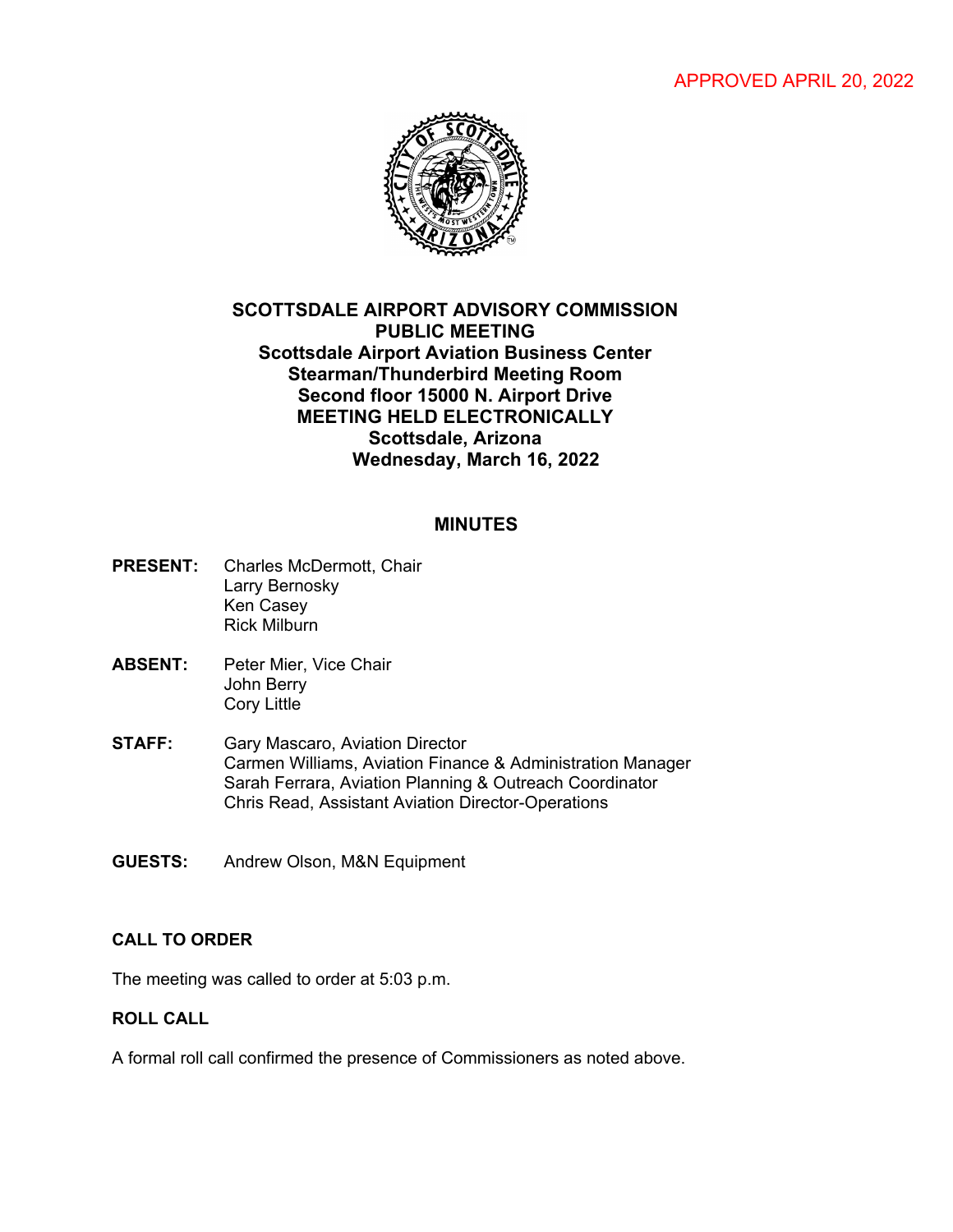# **AVIATION DIRECTOR'S REPORT**

Gary Mascaro, Aviation Director, highlighted the fact that this event season has been extremely busy, particularly with business jet traffic. A more detailed update will be provided later in the meeting.

1. Regular Meeting: February 15, 2022

COMMISSIONER BERNOSKY MADE A MOTION TO APPROVE THE REGULAR MEETING MINUTES OF FEBRUARY 15, 2022 AS PRESENTED. COMMISSIONER MILBURN SECONDED THE MOTION, WHICH CARRIED 4/0 WITH CHAIR MCDERMOTT AND COMMISSIONERS BERNOSKY, CASEY AND MILBURN, VOTING IN THE AFFIRMATIVE WITH NO DISSENTING VOTES.

#### **PUBLIC COMMENT**

There were no public comments.

## **REGULAR AGENDA ITEMS 1-8**

1. Discussion and Possible Action regarding application for Airport Aeronautical Business Permit for M&N Equipment, LLC dba M&N Aviation to conduct aircraft charter/management services at the Scottsdale Airport.

Carmen Williams, Aviation Finance & Administration Manager, stated that the company is based out of Centennial Airport in Englewood, Colorado with offices in Boca Raton, Florida. They are currently leasing office and hangar space at Signature Flight Support and base two Beech Premier jets for charter operations. They have met the requirements of the permit and submitted proper documentation. She introduced executive director, Andrew Olson. In response to a Commissioner question, Mr. Olson stated that the plan is to base two Premier jets in Scottsdale for charter. Typical runs will be to Las Vegas and San Diego. Fuel-ups will be done in Scottsdale as much as possible.

Chair McDermott asked about staffing. Mr. Olson stated that they are currently looking at adding two maintenance individuals along with a base office manager. The aircraft are owned by an ownership group and are managed on behalf of the owner. The ultimate goal will be to add additional planes.

COMMISSIONER CASEY MADE A MOTION TO APPROVE THE APPLICATION FOR AN AIRPORT AERONAUTICAL BUSINESS PERMIT FOR M&N EQUIPMENT, LLC DBA M&N AVIATION TO CONDUCT AIRCRAFT CHARTER/MANAGEMENT SERVICES AT SCOTTSDALE AIRPORT. COMMISSIONER BERNOSKY SECONDED THE MOTION, WHICH CARRIED 4/0 WITH CHAIR MCDERMOTT AND COMMISSIONERS BERNOSKY, CASEY AND MILBURN, VOTING IN THE AFFIRMATIVE WITH NO DISSENTING VOTES.

2. Discussion and Possible Action to Recommend to City Council Adoption of Resolution No. 12425 authorizing the acceptance of an airport improvement grant from the Arizona Department of Transportation, Aeronautics Group in the amount of \$728,090 and;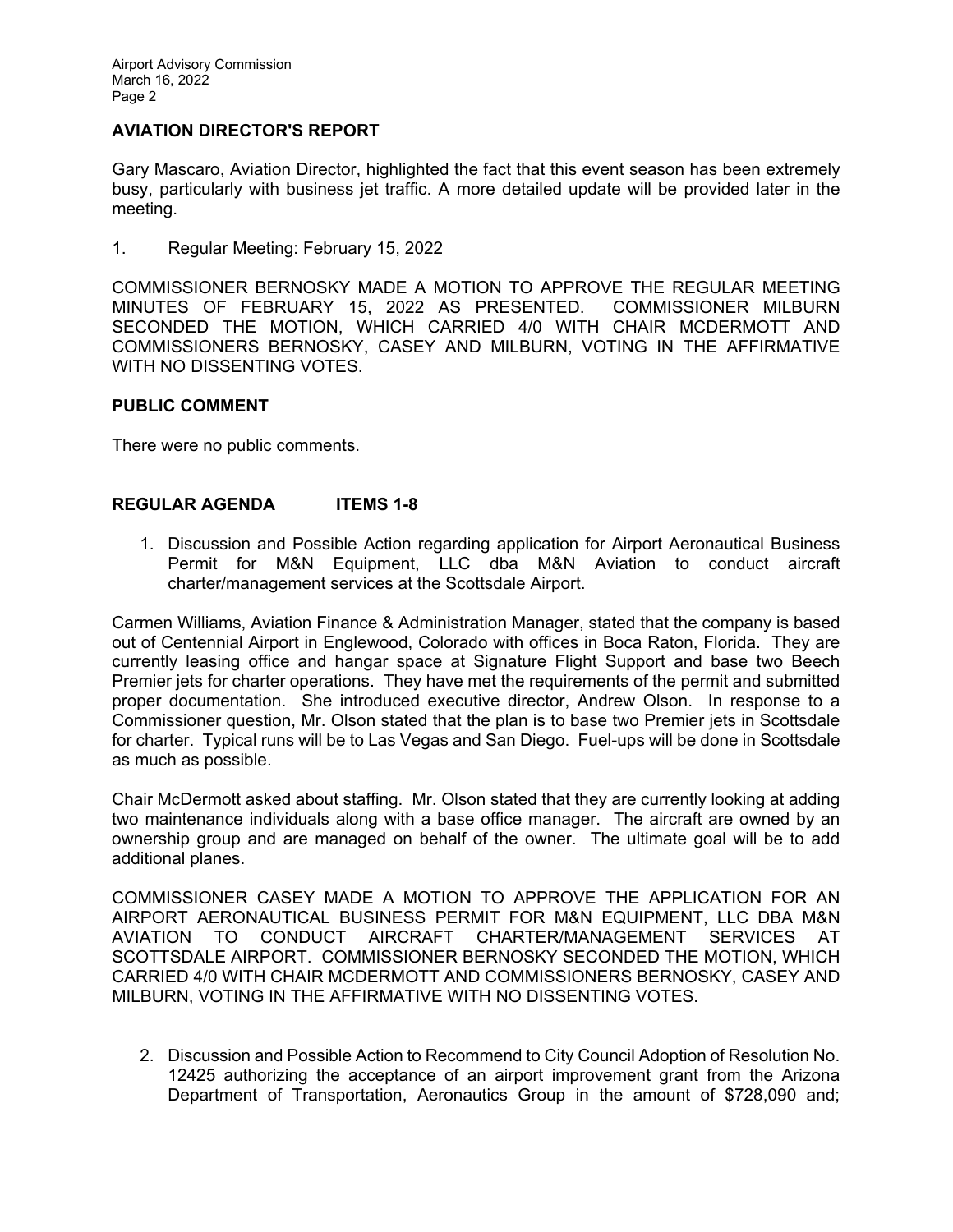Authorizing a FY 2021/22 Aviation Future Grant Contingency Budget Appropriation transfer totaling \$728,090 to a newly created capital improvement project to be titled "Perimeter Service Road Rehabilitation" for the design and construction of airport perimeter road improvements.

Chris Read, Assistant Aviation Director-Operations, identified the perimeter road project location. It is a service road, constructed in 2003 for use by service vehicles and City first responders. The road is in need of repair, after repeated utilization as a construction haul route. This is a 100 percent grant from the State.

In response to a question from Commissioner Casey, Mr. Read stated that if approved by the Commission, it will go before Council for approval on April 5th. This will be followed by execution of the grant and initial work by the design team. Work would likely begin in October. Runway closures are not required and there is no associated lighting work.

COMMISSIONER CASEY MADE A MOTION TO RECOMMEND TO CITY COUNCIL THE ADOPTION OF RESOLUTION 12425 AUTHORIZING THE ACCEPTANCE OF AN AIRPORT IMPROVEMENT GRANT FROM THE ARIZONA DEPARTMENT OF TRANSPORTATION, AERONAUTICS GROUP. COMMISSIONER MILBURN SECONDED THE MOTION, WHICH CARRIED 4/0 WITH CHAIR MCDERMOTT AND COMMISSIONERS BERNOSKY, CASEY AND MILBURN, VOTING IN THE AFFIRMATIVE WITH NO DISSENTING VOTES.

3. Discussion possible action to modify the Airport Advisory Commission By-laws to request applicant to attend meeting for ratification of Aeronautical Business Permit.

Mr. Mascaro stated that this item is brought based on a request from the Commission in January regarding adjusting a policy document to require applicants for permits to attend the Commission meeting for approval and ratification. Staff worked with the City Attorney to make adjustments to the bylaws. The change to Section 210 now requests and authorizes an applicant to attend the applicable meeting. If they do not attend, the Commission has the authorization to deny the application or to set the item for a future agenda. The bylaws update will take effect immediately upon ratification.

COMMISSIONER BERNOSKY MADE A MOTION TO MODIFY THE AIRPORT ADVISORY COMMISSION BYLAWS TO REQUEST APPLICANT TO ATTEND MEETING FOR RATIFICATION, COMMISSIONER CASEY SECONDED THE MOTION, WHICH CARRIED 4/0 WITH CHAIR MCDERMOTT AND COMMISSIONERS BERNOSKY, CASEY AND MILBURN, VOTING IN THE AFFIRMATIVE WITH NO DISSENTING VOTES.

## 4. Discussion and Input Regarding the Monthly Operations Report

Mr. Read stated that there were two alert 1s and a few incidents, including a patron fall in the lobby of the restaurant. For U.S. Customs, revenue for the month of February totaled \$118,475 with 205 total uses (compared with 140 for the same period last year) and 39 U.S. visits. Fiscal year to date revenue is \$685,775. Total uses for the fiscal year to date were 1,132 compared with 861 for the same period last year. PPRs for the calendar year total 12.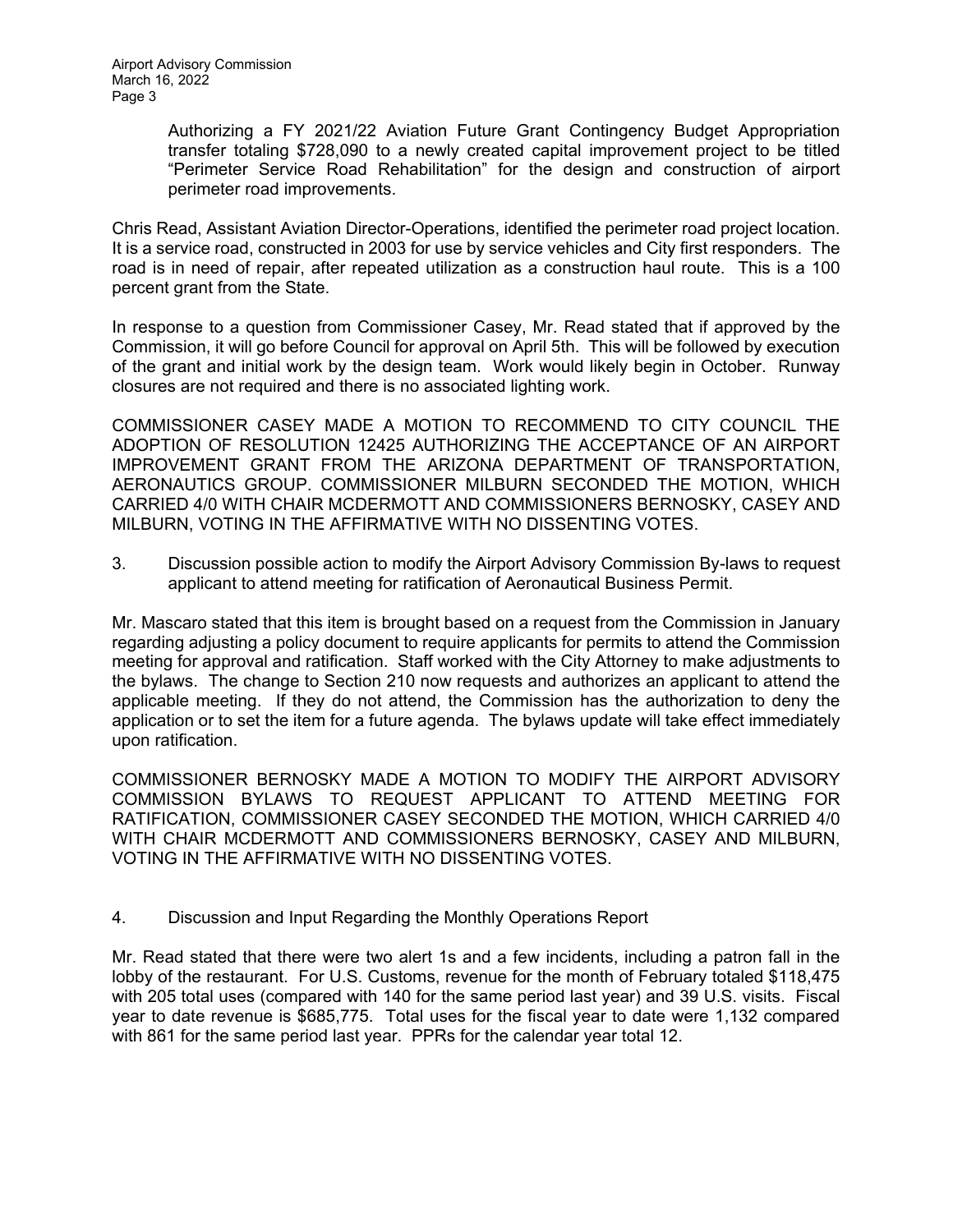Commissioner Casey cited the incident, "Extra NG, runway excursion," compared with the restaurant patron fall, noting that the classifications are confusing. Mr. Read stated that it is up to the control tower to determine whether an event rises to the level of an alert.

Commissioner Casey asked for clarification that an alert means that an emergency has been declared for someone. Mr. Read confirmed that understanding, adding that alerts are in-flight. An Alert 1 is a very minor incident. Alert 2 is a little more serious situation and an Alert 3 is a crash. In the case of the Extra NG, runway excursion, the craft left the runway, moved through the rocks and ended up in a taxiway and a determination was made not to call this an Alert 3 or a crash.

Commissioner Casey asked for clarification that incidents at the restaurant are reported simply because the building is controlled by the Airport. Mr. Read confirmed that the Airport keeps a database of all incidents. These include aircraft and non-aircraft related incidents.

## 5. Discussion and Input Regarding Monthly Construction Report

Mr. Read provided an update on the fencing replacement at Frank Lloyd Wright and Thunderbird Road. Photographs were reviewed. The rehabilitation of the north end taxiway and run-up area project is in design phase. The FAA has provided approval for the 90 percent phase. The project will now move to 100 percent design phase prior to going out for bid.

Chair McDermott asked about the timeline for the taxiway project to go to bid. Mr. Read said this would likely occur in the next two to three weeks.

6. Discussion and Input Regarding Airport and Airpark Aeronautical Business Permit Additions, Cancellations and Revocations

Ms. Williams cited the newly approved permit from this agenda. Southwest Flight Center cancelled its permit for flight training, aircraft leasing and mobile aircraft maintenance. There were no changes on the Airpark side.

Commissioner Casey asked if Southwest Flight Center is leaving the Airport. Ms. Williams stated that Southwest Flight Center does not currently have a lease with Jet Aviation. Based on conversations with the owner, there was hope to start up again. However, without the office space lease in place, a cancellation was required. If they can find space, the permit can be reactivated.

7. Discussion and Input Regarding Financial Report for January

Ms. Williams stated that the approved budget for revenues was \$3.5 million with actuals coming in at \$4.5 million. The expense budget was \$1.7 million with actuals coming in at \$1.5 million. Compared to last year, revenues were approximately \$100,000 higher this year and expenses were lower by approximately \$52,000. The Aviation Fund Cash Balance was \$4.27 million as of January 31st. For January, 2022, FBO fuel sales account for 75 percent of total fuel. AVGAS was 1.9 percent and Airpark operators were at 22.6 percent. Volumes are up 32.7 percent over last January. For year to date, volumes are up 15.6 percent.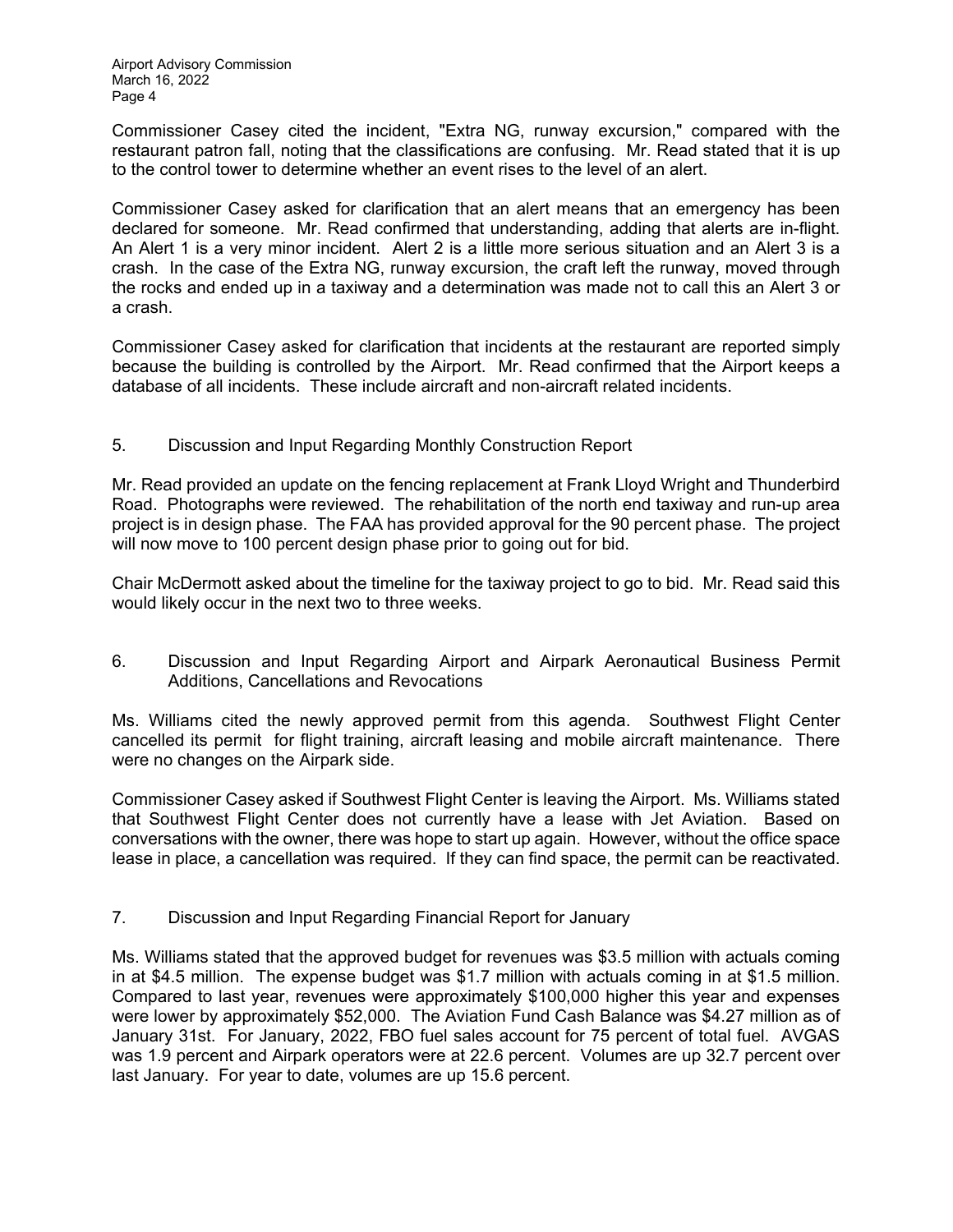8. Discussion and Input Regarding Public Outreach Programs and Planning Projects

Sarah Ferrara, Aviation Planning & Outreach Coordinator, stated that seven voluntary curfew letters were issued in February. For Planning and Zoning, four projects were listed in the Airport Influence Area. Staff continues is media, social media and listserv efforts. Topics included: Scottsdale Airport fourth in the world for business aviation departures, Barrett-Jackson, and open operational numbers. Aviation staff will host a booth at the upcoming NBAA in October 2023 in Orlando Florida. Ms. Ferrara gave a presentation to approximately 100 people at the Scottsdale Chamber of Commerce Airpark Forum on March 10th. Staff will also conduct presentations for DC Ranch Community Council, AZAA and Realtor's Group. She provided statistics for Airport activity during the high season.

Ms. Ferrara addressed the ground delays, which are largely as a result of the significant growth in volume and management of airspace. Staff held a recent meeting with the local FAA air traffic control tower. The air traffic control management team and the district are aware of the delays. They are having daily morning meetings to address the issues. Other contributing factors include staffing issues. As a single runway, there is a continuous amount of IR arrivals coming in. VFR arrivals must also be worked in and these cause delays. When Albuquerque Center feeds in IFR arrivals into Scottsdale, there is a 15 mile trail spacing, which allows more IR departures and an organization chart VFR departure. The increased volume of IFR arrivals are coming from all directions. Ways to utilize a diverse vector area for departures out of Scottsdale are being explored. Another factor for consideration is separation of Deer Valley IFR traffic from Scottsdale IFR traffic.

Commissioner Casey expressed appreciation that the situation is being acknowledged, adding that if procedures are not changed, the issues will increase. He would be interested to see the activity figures for March.

Commissioner Bernosky inquired as to receipt of complaints. Ms. Ferrara said she was unaware of any complaints. Mr. Mascaro added that they are working to be proactive ahead of any such complaints. Briefings will continue to towards finding solutions. The assistant director said they are very well aware of the issues and that they have monthly briefings with all air traffic managers at the Albuquerque Center.

9. Administrative report from the Aviation Director or Designee Regarding the Status of Aviation-Related Items

Mr. Mascaro stated that City Council approved the agreement authorizing the lease of the box hangar space at the Airport on its consent agenda in February. Acceptance of the grant from the State of Arizona discussed at today's meeting will be before City Council on April 5, 2022. For aviation-related items to the Planning Commission, Development Review Board or City Council, there are several items, with the only change being the Scottsdale Jet Center Hangar 2, which is the hangar located on the south end and includes construction of an 18,000 square foot hangar. The City is moving away from having the Development Review Board approve every item, and as this project is a fairly straightforward construction project, it will pass via staff approval. It is hoped that construction will begin in the next 30 to 60 days.